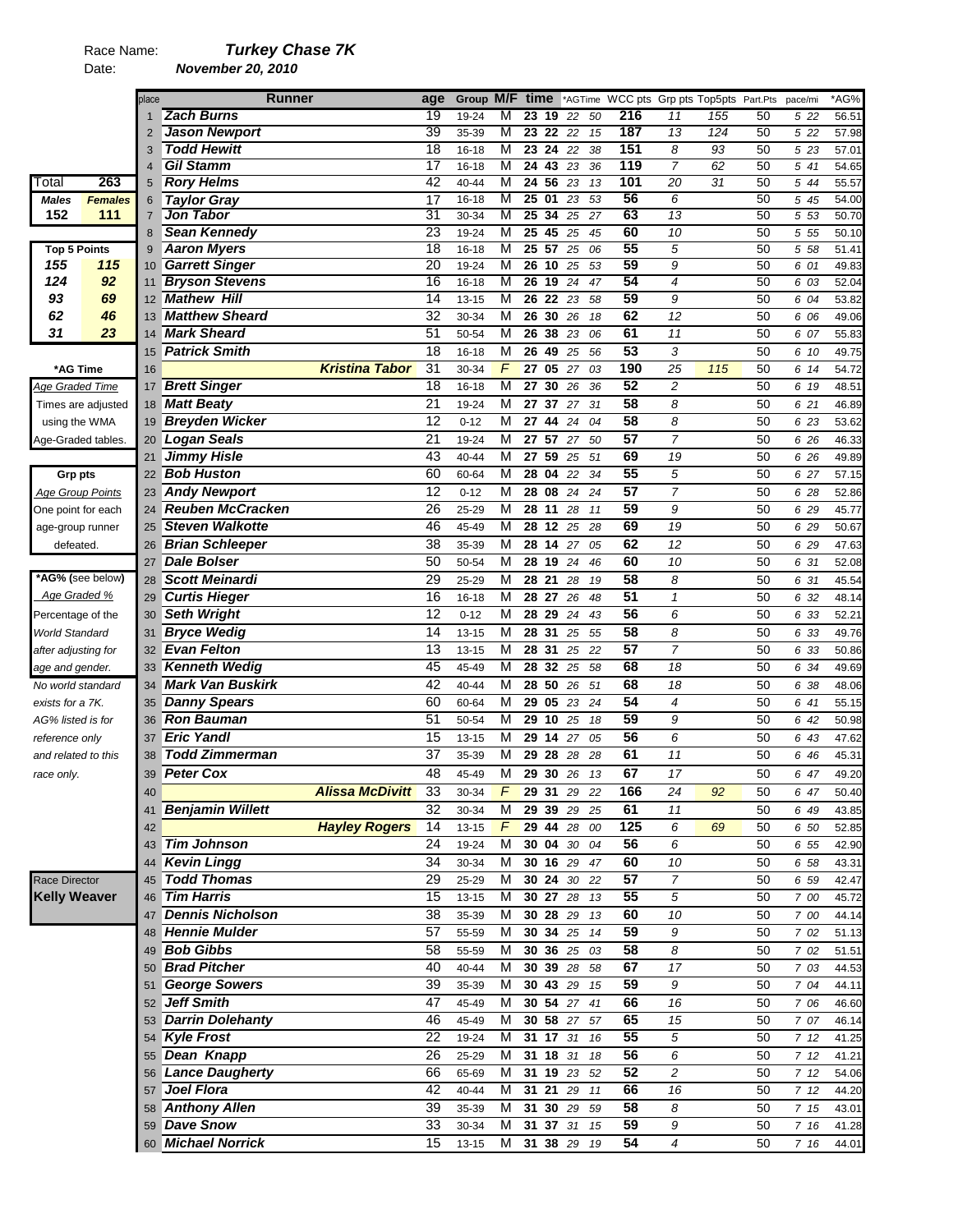Date: *November 20, 2010* 

### place **Runner age Group M/F time** \*AGTime WCC pts Grp pts Top5pts Part.Pts pace/mi \*AG% *Courtney Phillips* 13 13-15 *F* **31 40** *29 21* **101** *5 46* 50 *7 17* 50.44 *Keith Morey* 36 35-39 M **31 57** *31 05* **57** *7* 50 *7 21* 41.50 *Anna Dudley* 15 13-15 *F* **32 00** *30 34* **77** *4 23* 50 *7 21* 48.43 *Rick Moore* 51 50-54 M **32 09** *27 54* **58** *8* 50 *7 23* 46.25 *Elizabeth Malkemus* 40 40-44 *F* **32 15** *30 59* **63** *13* 50 *7 25* 47.76 *Thomas Hale* 49 45-49 M **32 16** *28 27* **64** *14* 50 *7 25* 45.34 *Mark Dudley* 44 40-44 M **32 22** *29 41* **65** *15* 50 *7 26* 43.47 *Tim Perry* 44 40-44 M **32 26** *29 44* **64** *14* 50 *7 27* 43.38 *Heather Herrmann* 29 25-29 *F* **32 29** *32 29* **56** *6* 50 *7 28* 45.56 *Dana Reihman* 56 55-59 M **32 33** *27 06* **57** *7* 50 *7 29* 47.61 *Brian Hewitt* 37 35-39 M **32 34** *31 28* **56** *6* 50 *7 29* 41.00 *Geoff Williams* 41 40-44 M **32 39** *30 38* **63** *13* 50 *7 30* 42.12 *Brian Barker* 40 40-44 M **32 40** *30 52* **62** *12* 50 *7 31* 41.78 *Jason Whitney* 32 30-34 M **32 44** *32 29* **58** *8* 50 *7 32* 39.72 *Ray Seals* 22 19-24 M **32 51** *32 50* **54** *4* 50 *7 33* 39.29 *Ray Blevins* 52 50-54 M **33 00** *28 24* **57** *7* 50 *7 35* 45.42 *Melissa Jaynes* 30 30-34 *F* **33 02** *33 01* **73** *23* 50 *7 36* 44.82 *Rick Niersbach* 58 55-59 M **33 03** *27 03* **56** *6* 50 *7 36* 47.69 *Jack Brenneke* 12 0-12 M **33 10** *28 46* **55** *5* 50 *7 38* 44.84 *Dakota McDivitt* 14 13-15 M **33 14** *30 13* **53** *3* 50 *7 38* 42.70 *Tom Stein* 46 45-49 M **33 15** *30 01* **63** *13* 50 *7 39* 42.97 *Arlene Berger* 34 30-34 *F* **33 20** *33 04* **72** *22* 50 *7 40* 44.76 *Rod Waltz* 49 45-49 M **33 27** *29 30* **62** *12* 50 *7 41* 43.74 *Nicole House* 20 19-24 *F* **33 28** *33 27* **54** *4* 50 *7 42* 44.24 *Aaron Ervin* 26 25-29 M **33 30** *33 30* **55** *5* 50 *7 42* 38.51 *Adam Cobb* 27 25-29 M **33 34** *33 34* **54** *4* 50 *7 43* 38.43 *Adam Scott* 35 35-39 M **33 37** *32 54* **55** *5* 50 *7 44* 39.20 *Tom Sheard* 56 55-59 M **33 39** *28 01* **55** *5* 50 *7 44* 46.05 *Nacole Hamilton* 18 16-18 *F* **33 43** *33 21* **53** *3* 50 *7 45* 44.37 *Alexis Vanbastelaer* 17 16-18 *F* **33 44** *33 01* **52** *2* 50 *7 45* 44.81 *Jenna Barker* 10 0-12 *F* **33 44** *29 16* **55** *5* 50 *7 45* 50.57 *Michelle Dafler* 32 30-34 *F* **33 45** *33 39* **71** *21* 50 *7 46* 43.98 *Todd Barker* 45 45-49 M **33 50** *30 47* **61** *11* 50 *7 47* 41.90 *Taylor Stein* 17 16-18 M **33 51** *32 20* **50** *0* 50 *7 47* 39.91 *JoAnna Duquette* 36 35-39 *F* **33 53** *33 21* **59** *9* 50 *7 47* 44.39 *Amelia Dick* 14 13-15 *F* **33 53** *31 55* **53** *3* 50 *7 47* 46.37 *Leslie Rogers* 34 30-34 *F* **34 02** *33 45* **70** *20* 50 *7 49* 43.84 *Craig Weigel* 32 30-34 M **34 18** *34 02* **57** *7* 50 *7 53* 37.90 *Jim Migoski* 43 40-44 M **34 21** *31 44* **61** *11* 50 *7 54* 40.64 *Hennie VanNiekerk* 46 45-49 M **34 22** *31 02* **60** *10* 50 *7 54* 41.58 *Karrianne Polk-Meek* 37 35-39 *F* **34 26** *33 43* **58** *8* 50 *7 55* 43.89 *Sam Sellers* 28 25-29 M **34 28** *34 28* **53** *3* 50 *7 55* 37.43 *Brad Lambright* 45 45-49 M **34 29** *31 23* **59** *9* 50 *7 56* 41.11 *Monique Smith* 52 50-54 *F* **34 31** *29 00* **59** *9* 50 *7 56* 51.03 *Roger Golden* 43 40-44 M **34 38** *32 00* **60** *10* 50 *7 58* 40.31 *Sandy Grubb* 44 40-44 *F* **34 39** *32 07* **62** *12* 50 *7 58* 46.07 *Gene Black* 68 65-69 M **34 42** *25 57* **51** *1* 50 *7 59* 49.71 *John Berger* 33 30-34 M **34 43** *34 19* **56** *6* 50 *7 59* 37.59 *Andrew Hoover* 14 13-15 M **34 46** *31 36* **52** *2* 50 *7 59* 40.81 *Jason Newton* 35 35-39 M **34 51** *34 07* **54** *4* 50 *8 01* 37.82 *Mary Felty* 50 50-54 *F* **34 57** *30 08* **58** *8* 50 *8 02* 49.11 *Dan Dickman* 42 40-44 M **34 59** *32 34* **59** *9* 50 *8 03* 39.61 *Michael King* 55 55-59 M **35 10** *29 31* **54** *4* 50 *8 05* 43.70 *Emily Doering* 22 19-24 *F* **35 25** *35 25* **53** *3* 50 *8 09* 41.79 *Brett Stewart* 28 25-29 M **35 31** *35 31* **52** *2* 50 *8 10* 36.32 *David DeSmidt* 33 30-34 M **35 32** *35 07* **55** *5* 50 *8 10* 36.73 *Monica Dudley* 12 0-12 *F* **35 33** *32 19* **54** *4* 50 *8 10* 45.79 *Scott Silverman* 51 50-54 M **35 34** *30 51* **56** *6* 50 *8 11* 41.80 *James Malkemus* 37 35-39 M **35 39** *34 27* **53** *3* 50 *8 12* 37.45 *Megan McNally* 12 0-12 *F* **35 42** *32 27* **53** *3* 50 *8 12* 45.60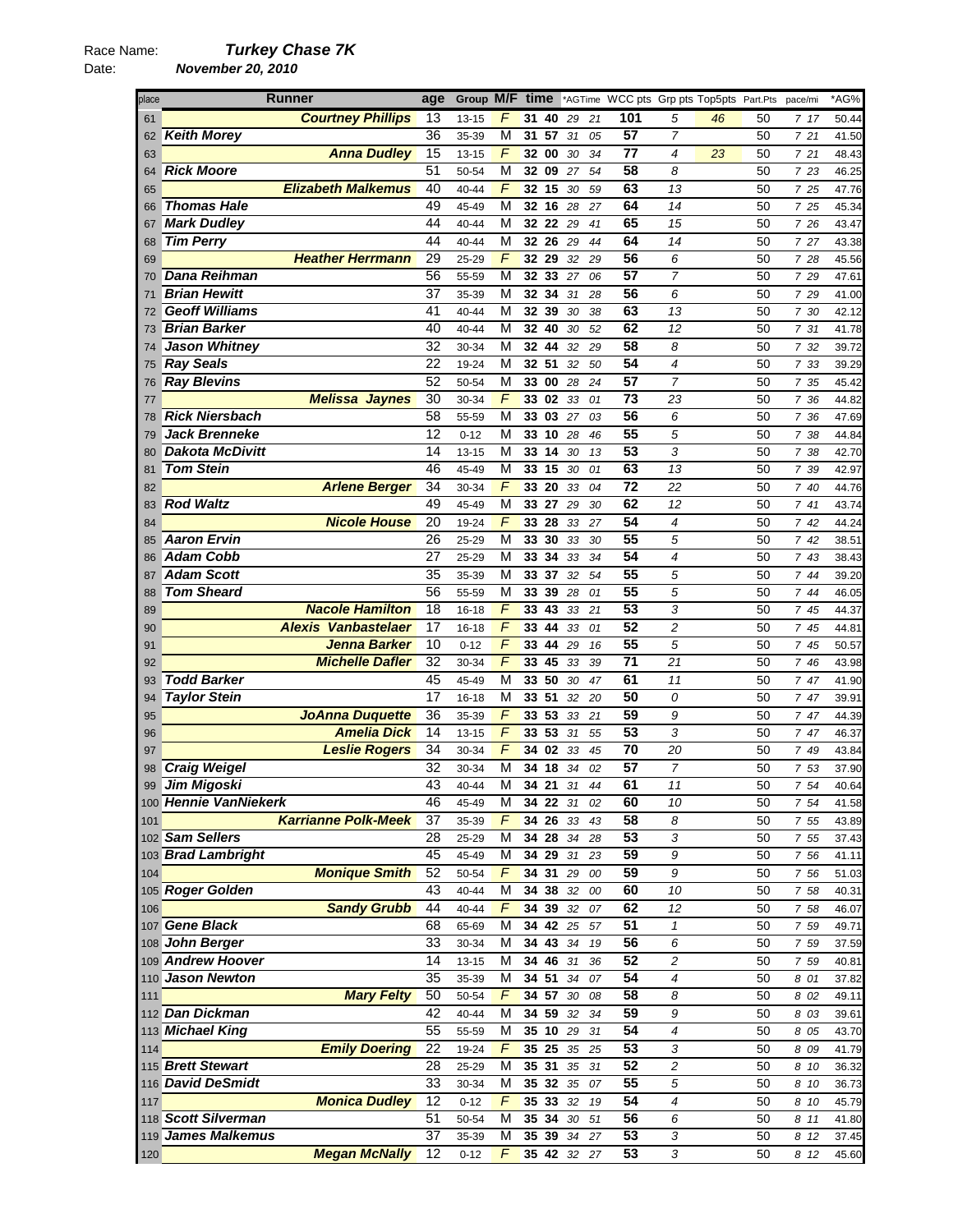## Race Name: *Turkey Chase 7K*  Date: *November 20, 2010*

| place | Runner                    |                         | age             |           |   |                    |                 |          |    |    | Group M/F time *AGTime WCC pts Grp pts Top5pts Part.Pts pace/mi |    |       | *AG%  |
|-------|---------------------------|-------------------------|-----------------|-----------|---|--------------------|-----------------|----------|----|----|-----------------------------------------------------------------|----|-------|-------|
| 121   | <b>Sam Brenneke</b>       |                         | 9               | $0 - 12$  | М | 35 45              |                 | 28       | 12 | 54 | 4                                                               | 50 | 8 13  | 45.76 |
| 122   |                           | <b>Stephanie Farlow</b> | 31              | 30-34     | F | 35 51              |                 | 35       | 48 | 69 | 19                                                              | 50 | 8 15  | 41.34 |
|       | 123 Tom Carrico           |                         | 57              | 55-59     | M |                    | 35 52 29        |          | 36 | 53 | 3                                                               | 50 | 8 15  | 43.57 |
|       | 124 Steven Dick           |                         | 48              | 45-49     | M | 36                 | 10              | 32       | 09 | 58 | 8                                                               | 50 | 8 19  | 40.13 |
|       | 125 Mike Glover           |                         | 41              | 40-44     | M | 36 41              |                 | 34       | 25 | 58 | 8                                                               | 50 | 8 26  | 37.49 |
|       | 126 Jim McNally           |                         | 45              | 45-49     | M | 36                 | 42              | 33       | 24 | 57 | 7                                                               | 50 | 8 26  | 38.63 |
|       | 127 <b>Nathan Dickman</b> |                         | 9               | $0 - 12$  | М | 36                 | 42              | 28       | 56 | 53 | 3                                                               | 50 | 8 26  | 44.57 |
| 128   |                           | <b>Denise Selm</b>      | 39              | 35-39     | F | 36                 | 43              | 35       | 32 | 57 | $\overline{7}$                                                  | 50 | 8 26  | 41.66 |
|       | 129 Stephen Scruggs       |                         | 15              |           | M |                    |                 |          |    | 51 | $\mathbf{1}$                                                    |    |       |       |
|       |                           |                         | $\overline{34}$ | 13-15     |   | 36 49              | 36 52 36        | 34       | 07 | 54 |                                                                 | 50 | 8 28  | 37.81 |
|       | 130 Del Cofield           |                         |                 | 30-34     | M |                    |                 |          | 17 |    | 4                                                               | 50 | 8 29  | 35.56 |
| 131   |                           | <b>Julia May</b>        | 46              | 45-49     | F | 36                 | 56              | 33       | 28 | 65 | 15                                                              | 50 | 8 2 9 | 44.22 |
| 132   |                           | <b>Teresa Dudley</b>    | 14              | $13 - 15$ | F |                    | 37 05           | 34       | 56 | 52 | 2                                                               | 50 | 8 32  | 42.37 |
| 133   |                           | <b>Jackie Bodwell</b>   | 34              | 30-34     | F | 37                 | 06              | 36       | 48 | 68 | 18                                                              | 50 | 8 32  | 40.22 |
| 134   |                           | <b>Tonya Paxton</b>     | 23              | 19-24     | F | 37                 | 11              | 37       | 11 | 52 | 2                                                               | 50 | 8 3 3 | 39.80 |
| 135   |                           | <b>Ruby Kaur</b>        | 13              | $13 - 15$ | F | 37                 | 18              | 34       | 34 | 51 | 1                                                               | 50 | 8 35  | 42.82 |
| 136   |                           | <b>Diana Jacobs</b>     | 45              | 45-49     | F | 37 28              |                 | 34       | 21 | 64 | 14                                                              | 50 | 8 37  | 43.08 |
|       | 137 Dave Musser           |                         | 48              | 45-49     | M | 37                 | 30              | 33       | 20 | 56 | 6                                                               | 50 | 8 37  | 38.70 |
| 138   |                           | <b>Cherie Dolehanty</b> | 41              | 40-44     | F | 37                 | 31              | 35       | 46 | 61 | 11                                                              | 50 | 8 38  | 41.38 |
| 139   |                           | <b>Kristy Hamilton</b>  | 17              | $16 - 18$ | F | 37                 | 39              | 36       | 52 | 51 | $\mathbf{1}$                                                    | 50 | 8 39  | 40.15 |
|       | 140 Colin Reynolds        |                         | 31              | 30-34     | M | 37 41              |                 | 37       | 30 | 53 | 3                                                               | 50 | 8 40  | 34.40 |
| 141   |                           | <b>Christine Dudley</b> | 40              | 40-44     | F | 37                 | 49              | 36       | 20 | 60 | 10                                                              | 50 | 8 42  | 40.73 |
| 142   |                           | <b>Lori Bolser</b>      | 38              | 35-39     | F | 37                 | 51              | 36       | 51 | 56 | 6                                                               | 50 | 8 42  | 40.16 |
| 143   | <b>Steve Lair</b>         |                         | 44              | 40-44     | М | 37                 | 59              | 34       | 50 | 57 | 7                                                               | 50 | 8 4 4 | 37.04 |
| 144   |                           | <b>Cara Graham</b>      | 32              | 30-34     | F | 38                 | 05              | 37       | 58 | 67 | 17                                                              | 50 | 8 45  | 38.98 |
|       |                           | <b>Leann Brenneke</b>   |                 |           | F |                    |                 |          |    | 52 |                                                                 |    |       |       |
| 145   |                           |                         | 10              | $0 - 12$  |   | 38                 | 07              | 33       | 04 |    | 2                                                               | 50 | 8 4 6 | 44.76 |
| 146   |                           | <b>Missy Moore</b>      | 42              | 40-44     | F | 38                 | 10              | 36       | 05 | 59 | 9                                                               | 50 | 8 4 6 | 41.03 |
| 147   | <b>Kevin Harry</b>        |                         | 58              | 55-59     | M | 38                 | 13              | 31       | 17 | 52 | $\overline{c}$                                                  | 50 | 8 47  | 41.24 |
| 148   |                           | <b>Angie O'Connor</b>   | 32              | 30-34     | F | 38                 | 17              | 38       | 10 | 66 | 16                                                              | 50 | 8 48  | 38.77 |
|       | 149 Walter Evans          |                         | 45              | 45-49     | M | 38                 | 18              | 34       | 51 | 55 | 5                                                               | 50 | 8 48  | 37.02 |
| 150   | <b>Charles Warner</b>     |                         | 51              | 50-54     | M | 38 25              |                 | 33       | 20 | 55 | 5                                                               | 50 | 8 50  | 38.70 |
| 151   |                           | <b>Brenda Baumer</b>    | 46              | 45-49     | F | 38                 | 26              | 34       | 50 | 63 | 13                                                              | 50 | 8 50  | 42.49 |
| 152   |                           | <b>Deborah Mertz</b>    | 45              | 45-49     | F | 38                 | 44              | 35       | 31 | 62 | 12                                                              | 50 | 8 54  | 41.67 |
|       | 153 Coy Boroff            |                         | 49              | 45-49     | M |                    | 38 44           | 34       | 09 | 54 | 4                                                               | 50 | 8 54  | 37.77 |
| 154   | <b>Cliff Dickman</b>      |                         | 12              | $0 - 12$  | M | 38                 | 45              | 33       | 37 | 52 | $\overline{c}$                                                  | 50 | 8 55  | 38.38 |
| 155   |                           | <b>Elin Tudor</b>       | 34              | 30-34     | F | 38                 | 45              | 38       | 26 | 65 | 15                                                              | 50 | 8 55  | 38.51 |
|       | 156 George Stallings      |                         | 61              | 60-64     | M | 38                 | 46              | 30       | 54 | 53 | 3                                                               | 50 | 8 55  | 41.74 |
| 157   |                           | <b>Pamela Justice</b>   | 40              | 40-44     | F | 38 51              |                 | 37       | 20 | 58 | 8                                                               | 50 | 8 56  | 39.65 |
|       | 158 Bill Cliff            |                         | 46              | 45-49     | M | 38                 | 57              | 35       | 10 | 53 | 3                                                               | 50 | 8 57  | 36.69 |
|       | 159 Mike Graham           |                         | 61              | 60-64     | м | 39                 | 01              | 31       | 06 | 52 | 2                                                               | 50 | 8 58  | 41.47 |
|       | 160 Jim Tanner            |                         | 42              | 40-44     | М |                    | <b>39 12 36</b> |          | 30 | 56 | 6                                                               | 50 | 9 01  | 35.35 |
|       | 161 Vince Moore           |                         | 53              | 50-54     | М |                    |                 | 39 25 33 | 39 | 54 | 4                                                               | 50 | 9 04  | 38.34 |
| 162   |                           | <b>Amy Decker</b>       | 44              | 40-44     | F | 39 30 36           |                 |          | 37 | 57 | 7                                                               | 50 | 9 0 5 | 40.41 |
|       | 163 Glen Meek             |                         |                 |           |   |                    |                 |          |    | 52 |                                                                 |    |       |       |
|       |                           |                         | 38              | 35-39     | M | 39 33 37           |                 |          | 56 |    | 2                                                               | 50 | 9 0 6 | 34.00 |
|       | 164 Kevin Scripture       |                         | 42              | 40-44     | M | $39 \overline{42}$ |                 | 36       | 58 | 55 | 5                                                               | 50 | 9 08  | 34.90 |
|       | 165 Adam Melton           |                         | 25              | 25-29     | М | 39 43              |                 | 39       | 43 | 51 | $\mathbf{1}$                                                    | 50 | 9 08  | 32.48 |
|       | 166 Stuart Karanovich     |                         | 49              | 45-49     | M | $39 \ 46$          |                 | 35       | 04 | 52 | 2                                                               | 50 | 9 09  | 36.79 |
| 167   |                           | <b>Kim Hall</b>         | 44              | $40 - 44$ | F | 39 47              |                 | 36       | 53 | 56 | 6                                                               | 50 | 9 0 9 | 40.13 |
| 168   |                           | <b>Aimee Perry</b>      | 38              | 35-39     | F | 39 49              |                 | 38       | 46 | 55 | 5                                                               | 50 | 9 0 9 | 38.17 |
|       | 169 Alex Baxter           |                         | 15              | $13 - 15$ | М | 39 58              |                 | 37       | 02 | 50 | 0                                                               | 50 | 9 11  | 34.83 |
|       | 170 Greg Kurtz            |                         | 53              | 50-54     | M |                    | 40 04 34        |          | 12 | 53 | 3                                                               | 50 | 9 13  | 37.72 |
| 171   |                           | <b>D'Nette Musser</b>   | 45              | 45-49     | F | 40 05              |                 | 36       | 45 | 61 | 11                                                              | 50 | 9 13  | 40.27 |
|       | 172 Kyle Mrkva            |                         | 23              | 19-24     | M | 40 06              |                 | 40       | 06 | 53 | 3                                                               | 50 | 9 13  | 32.17 |
|       | 173 George Stump          |                         | 73              | $70+$     | M | 40 11              |                 | 28       | 15 | 51 | $\mathbf{1}$                                                    | 50 | 9 14  | 45.66 |
|       | 174 Dustin Russell        |                         | 30              | 30-34     | M | $40$ 14            |                 | 40       | 08 | 52 | 2                                                               | 50 | 9 15  | 32.14 |
|       | 175 Clifford Clark        |                         | 56              | 55-59     | M |                    | 40 15 33        |          | 30 | 51 | $\mathbf{1}$                                                    | 50 | 9 15  | 38.50 |
|       | 176 Chris Larsen          |                         | 39              | 35-39     | M | 40 17              |                 | 38       | 21 | 51 | $\mathbf{1}$                                                    | 50 | 9 16  | 33.63 |
| 177   |                           | <b>Christie Larsen</b>  | 36              | 35-39     | F | 40 17              |                 | 39       | 39 | 54 | 4                                                               | 50 | 9 16  | 37.33 |
| 178   |                           | <b>Kelly VanWinkle</b>  | 34              | 30-34     | F |                    | 40 20 40        |          | 00 | 64 | 14                                                              | 50 | 9 16  | 36.99 |
| 179   |                           | <b>Hannah Stegall</b>   | 16              | 16-18     | F | 40 27              |                 | 39       | 07 | 50 | 0                                                               | 50 | 9 18  | 37.84 |
| 180   |                           | <b>Brandi Jackson</b>   | 29              | 25-29     | F |                    |                 | 40 33 40 | 33 | 55 | 5                                                               | 50 | 9 19  | 36.50 |
|       |                           |                         |                 |           |   |                    |                 |          |    |    |                                                                 |    |       |       |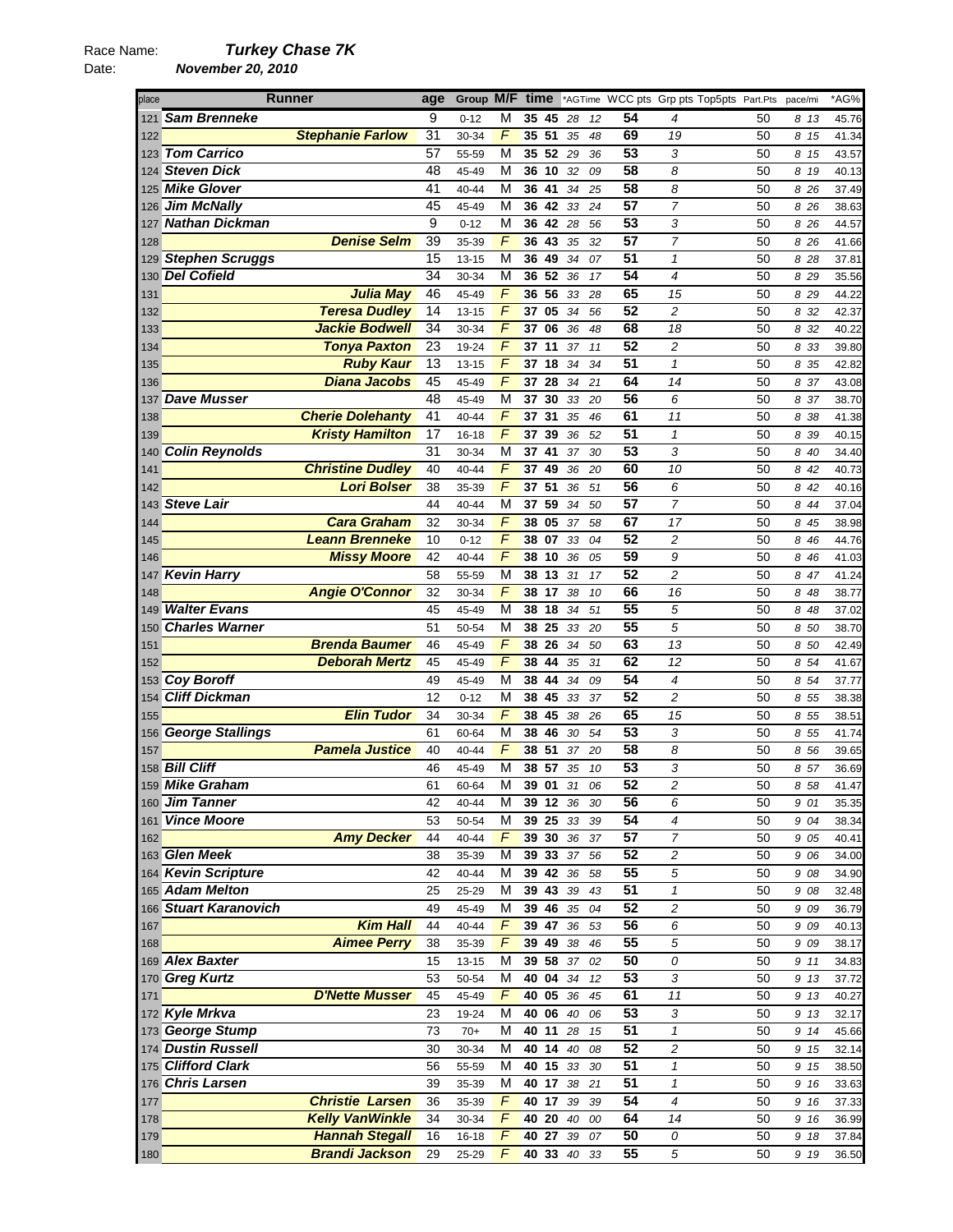# Race Name: *Turkey Chase 7K*  Date: *November 20, 2010*

| place | <b>Runner</b>                                | age            | Group M/F      |                | time |                |          |          |                 | *AGTime WCC pts Grp pts Top5pts Part.Pts |          | pace/mi | *AG%  |
|-------|----------------------------------------------|----------------|----------------|----------------|------|----------------|----------|----------|-----------------|------------------------------------------|----------|---------|-------|
| 181   | <b>Tom Pennington</b>                        | 53             | 50-54          | М              |      | 40 54          | 34       | 55       | 52              | 2                                        | 50       | 9 24    | 36.95 |
| 182   | <b>Manda Light</b>                           | 28             | 25-29          | F              | 40   | 58             | 40       | 58       | 54              | 4                                        | 50       | 9 25    | 36.13 |
| 183   | <b>Anna Deering</b>                          | 22             | 19-24          | F              |      | 40 58          | 40       | 58       | 51              | 1                                        | 50       | 9 25    | 36.13 |
|       | 184 <b>Preston Gault</b>                     | 10             | $0 - 12$       | М              | 41   | 06             | 33       | 35       | $\overline{51}$ | $\mathbf{1}$                             | 50       | 9 27    | 38.41 |
|       | 185 Dave Pointis                             | 60             | 60-64          | М              | 41   | 07             | 33       | 04       | 51              | $\mathcal I$                             | 50       | 9 27    | 39.01 |
|       | 186 Jackie Frech                             | 44             | 40-44          | M              | 41   | 10             | 37       | 45       | 54              | $\overline{\mathcal{A}}$                 | 50       | 9 28    | 34.18 |
| 187   | Joe Wilmot                                   | 34             | 30-34          | М              | 41   | 13             | 40       | 33       | 51              | $\mathbf{1}$                             | 50       | 9 2 9   | 31.81 |
| 188   | <b>Mary Catey</b>                            | 46             | 45-49          | F              | 41   | 14             | 37       | 22       | 60              | 10                                       | 50       | 9 2 9   | 39.60 |
| 189   | <b>Tom Avery</b>                             | 40             | 40-44          | М              | 41   | 28             | 39       | 11       | 53              | 3                                        | 50       | 9 32    | 32.92 |
| 190   | <b>Denise Retz</b>                           | 31             | 30-34          | F              | 42   | 03             | 41       | 59       | 63              | 13                                       | 50       | 9 40    | 35.24 |
| 191   | <b>Debra Uhrick</b>                          | 50             | 50-54          | F              | 42   | 03             | 36       | 16       | 57              | $\overline{7}$                           | 50       | 9 40    | 40.82 |
| 192   | <b>Jeff Lohmoeller</b>                       | 49             | 45-49          | M              | 42   | 06             | 37       | 07       | 51              | $\mathbf{1}$                             | 50       | 9 41    | 34.75 |
| 193   | <b>Jan Parker</b>                            | 32             | 30-34          | F              |      | 42 11          | 42       | 04       | 62              | 12                                       | 50       | 9 42    | 35.19 |
| 194   | <b>Sarah Dickman</b>                         | 10             | $0 - 12$       | F              | 42   | 17             | 36       | 41       | $\overline{51}$ | $\mathbf{1}$                             | 50       | 9 43    | 40.35 |
| 195   | <b>Becca Catey</b>                           | 11             | $0 - 12$       | F              |      | 42 17          | 37       | 36       | 50              | 0                                        | 50       | 9 43    | 39.35 |
| 196   | <b>Belinda Gray</b>                          | 51             | 50-54          | F              | 42   | 28             | 36       | 09       | 56              | 6                                        | 50       | 9 46    | 40.94 |
|       | 197 Alex Bagwell                             | 22             | 19-24          | М              |      | 42 34          | 42       | 33       | 52              | 2                                        | 50       | 9 47    | 30.32 |
| 198   | <b>Amy Barrett</b>                           | 40             | 40-44          | F              | 42   | 44             | 41       | 03       | 55              | 5                                        | 50       | 9 49    | 36.05 |
| 199   | <b>Chuck Shingledecker</b>                   | 67             | 65-69          | М              | 42   | 46             | 32       | 17       | 50              | 0                                        | 50       | 9 50    | 39.95 |
| 200   | <b>Judy Pierce</b>                           | 48             | 45-49          | F              |      | 42 56          | 37       | 58       | 59              | 9                                        | 50       | 9 52    | 38.98 |
| 201   | <b>Laura Cooper</b>                          | 33             | 30-34          | F              |      | 42 59          | 42       | 46       | 61              | 11                                       | 50       | 9 53    | 34.61 |
| 202   | <b>David Caldwell</b>                        | 70             | $70+$          | М              | 43   | 28             | 31       | 49       | 50              | 0                                        | 50       | 9 59    | 40.55 |
| 203   | <b>Ann Gibbs</b>                             | 51             | 50-54          | $\overline{F}$ | 43   | 49             | 37       | 18       | $\overline{55}$ | 5                                        | 50       | 10 04   | 39.68 |
| 204   | <b>Robin Schmit</b>                          | 46             | 45-49          | F              | 43   | 55             | 39       | 48       | 58              | 8                                        | 50       | 10 06   | 37.18 |
| 205   | <b>Rinda Kieffer</b>                         | 33             | 30-34          | F              | 43   | 58             | 43       | 44       | 60              | 10                                       | 50       | 10 06   | 33.84 |
| 206   | <b>Joy Klein</b>                             | 33             | 30-34          | F              | 43   | 59             | 43       | 45       | 59              | 9                                        | 50       | 10 07   | 33.82 |
| 207   | <b>Aimee Vanmiddlesworth</b>                 | 40             | 40-44          | F              | 44   | 02             | 42       | 18       | 54              | $\overline{4}$                           | 50       | 10 07   | 34.98 |
| 208   | <b>Heather Caldwell</b>                      | 33             | 30-34          | F              | 44   | 04             | 43       | 50       | 58              | 8                                        | 50       | 10 08   | 33.76 |
| 209   | <b>Jackie Taylor</b>                         | 22             | 19-24          | $\overline{F}$ | 44   | 34             | 44       | 34       | 50              | 0                                        | 50       | 10 15   | 33.21 |
| 210   | Jasson Wickman                               | 27             | 25-29          | M              | 44   | 46             | 44       | 46       | 50              | 0                                        | 50       | 10 18   | 28.82 |
| 211   | <b>Anya Johnsman</b>                         | 26             | 25-29          | F              | 44   | 53             | 44       | 53       | 53              | 3                                        | 50       | 10 19   | 32.97 |
| 212   | <b>Will Brenneke</b>                         | $\overline{7}$ | $0 - 12$       | М              |      | 45 03          | 32       | 40       | 50              | 0                                        | 50       | 10 21   | 39.50 |
| 213   | <b>Cassey Kelley</b>                         | 31             | 30-34          | F              | 45   | 16             | 45       | 12       | 57              | $\overline{7}$                           | 50       | 10 24   | 32.74 |
| 214   | <b>Doug Brenneke</b>                         | 44             | 40-44          | М              | 45   | 30             | 41       | 43       | 52              | 2                                        | 50       | 10 28   | 30.92 |
| 215   | <b>Philly Inderstrodt</b>                    | 37             | 35-39          | F              | 45   | 45             | 44       | 48       | 53              | 3                                        | 50       | 10 31   | 33.03 |
| 216   | <b>Elaine Fishman</b>                        | 58             | 55-59          | F              |      | 46 07          | 35       | 42       | 51              | 1                                        | 50       | 10 36   | 41.46 |
| 217   | <b>Lindsay Boatright</b>                     | 30             | 30-34          | F              | 46   | 52             | 46       | 51       | 56              | 6                                        | 50       | 10 46   | 31.59 |
| 218   | <b>Traci Spalding</b>                        | 32             | 30-34          | $\overline{F}$ | 47   | 03             | 46       | 55       | $\overline{55}$ | 5                                        | 50       | 10 49   | 31.55 |
| 219   | <b>Kristy Davis</b>                          | 49             | 45-49          | F              |      | 47 38          | 41       | 36       | 57              | 7                                        | 50       | 10 57   | 35.58 |
|       | 220 Duane Fry                                | 38             | 35-39          | м              |      | 47 41 45       |          | 44       | 50              | 0                                        | 50       | 10 58   | 28.20 |
|       | 221 Ron McFadden                             | 54             | 50-54          | M              |      | 47 41          | 40       | 22       | 51              | $\mathbf{1}$                             | 50       | 10 58   | 31.96 |
| 222   | <b>Starla Peach</b>                          | 36             | 35-39          | F              |      | 47 48          | 47       | 02       | 52              | 2                                        | 50       | 10 59   | 31.46 |
| 223   | <b>Pat Bowers</b>                            | 67             | 65-69          | F              |      | 47 58          | 32       | 22       | 50              | 0                                        | 50       | 11 02   | 45.72 |
| 224   | <b>Lauren Honkomp</b>                        | 13             | $13 - 15$      | F              |      | 48 07 44       |          | 35       | 50              | 0                                        | 50       | 11 04   | 33.20 |
|       | 225 Michael Dingwerth                        | 21             | 19-24          | М              |      | 48 22 48       |          | 11       | 51              | $\mathbf{1}$                             | 50       | 11 07   | 26.78 |
| 226   | <b>Stacy Brenneke</b>                        | 39             | 35-39          | F              |      | 48 33          | 46       | 59       | 51              | 1                                        | 50       | 11 10   | 31.50 |
| 227   | <b>Chris Dingwerth</b>                       | 45             | 45-49          | М              |      | 48 36          | 44       | 13       | 50              | 0                                        | 50       | 11 10   | 29.17 |
| 228   | <b>Ralana Shelley</b>                        | 39             | 35-39          | F              |      | 48 42          | 47       | 07       | 50              | 0                                        | 50       | 11 12   | 31.41 |
|       | 229 Kevin Shelley                            | 44             | 40-44          | M              |      | 48 43          | 44       | 40       | 51              | $\pmb{\mathcal{1}}$                      | 50       | 11 12   | 28.88 |
| 230   | <b>Connie Coddington</b>                     | 61             | 60-64          | F              |      | 48 48          | 36       | 10       | 52              | $\overline{c}$                           | 50       | 11 13   | 40.93 |
| 231   | <b>Carma Mangan</b>                          | 32             | 30-34          | F              |      | 49 14          | 49       | 05       | 54              | 4                                        | 50       | 11 19   | 30.15 |
|       | 232 Don Smith                                | 64             | 60-64          | М              |      | 49 19 38       |          | 16       | 50              | 0                                        | 50       | 11 20   | 33.70 |
| 233   | <b>Tiffany Sheley</b>                        | 33             | 30-34          | F<br>F         |      | 49 52 49       |          | 36       | 53<br>56        | 3                                        | 50       | 11 28   | 29.83 |
| 234   | <b>Cheryl Honkomp</b><br><b>Jeff Nickell</b> | 48<br>40       | 45-49          |                |      | 49 54          | 44       | 08       | 50              | 6                                        | 50       | 11 28   | 33.54 |
| 235   | <b>Cynthia Stevens</b>                       | 25             | 40-44          | М<br>F         |      | 50 25<br>50 42 | 47<br>50 | 39       | 52              | 0<br>$\overline{c}$                      | 50       | 11 35   | 27.07 |
| 236   | <b>Sherry Platt</b>                          | 40             | 25-29          | F              |      | 50 42          | 48       | 42       | 53              | 3                                        | 50       | 11 39   | 29.19 |
| 237   | <b>Courtney Caldwell</b>                     | 29             | 40-44          | F              |      | $50$ 51        | 50       | 43<br>51 | 51              | $\mathbf{1}$                             | 50       | 11 39   | 30.38 |
| 238   | <b>Lisa Davidson</b>                         | 45             | 25-29<br>45-49 | F              |      | 51 25          | 47       |          | 55              |                                          | 50<br>50 | 11 41   | 29.11 |
| 239   |                                              |                |                |                |      |                |          | 09       |                 | 5                                        |          | 11 49   | 31.39 |
|       | 240 Jonathan Geise                           | 23             | 19-24          | Μ              |      | 55 10 55       |          | 10       | 50              | 0                                        | 50       | 12 41   | 23.38 |